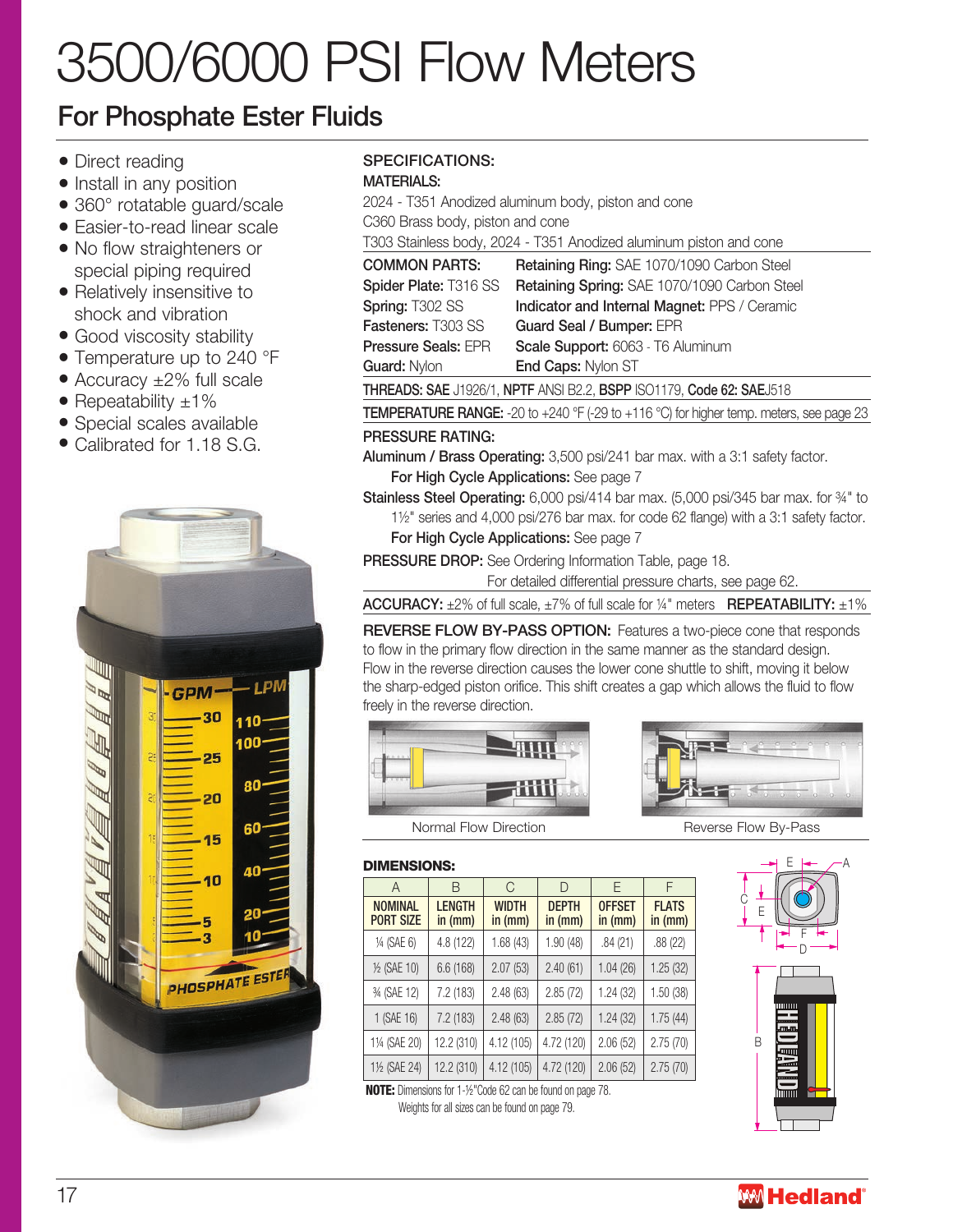# 3500/6000 PSI Flow Meters

## For Phosphate Ester Fluids

|                                                 | <b>ORDERING INFORMATION:</b>                                                           |                                                                                          |                                                                                              |                                                                        |                                                                |                                                                                                                                                                                                                                                                             |                                                                                                                                                                       |                                                                                                                                                                                                      |                             |                          |                  |                               |
|-------------------------------------------------|----------------------------------------------------------------------------------------|------------------------------------------------------------------------------------------|----------------------------------------------------------------------------------------------|------------------------------------------------------------------------|----------------------------------------------------------------|-----------------------------------------------------------------------------------------------------------------------------------------------------------------------------------------------------------------------------------------------------------------------------|-----------------------------------------------------------------------------------------------------------------------------------------------------------------------|------------------------------------------------------------------------------------------------------------------------------------------------------------------------------------------------------|-----------------------------|--------------------------|------------------|-------------------------------|
| <b>NOMINAL</b>                                  |                                                                                        | <b>FLOW RANGE</b>                                                                        |                                                                                              | <b>PRESSURE DROP</b>                                                   |                                                                | <b>MODEL NUMBER</b>                                                                                                                                                                                                                                                         |                                                                                                                                                                       | (see example below)                                                                                                                                                                                  |                             | <b>MATERIAL</b>          |                  | <b>OPTIONS</b>                |
| <b>PORT</b><br><b>SIZE</b> <sup>®</sup>         | <b>GPM</b>                                                                             | <b>LPM</b>                                                                               | 50%<br><b>FLOW</b><br><b>PSI (BAR)</b>                                                       | 100%<br><b>FLOW</b><br><b>PSI (BAR)</b>                                | <b>REVERSE</b><br><b>100% FLOW</b><br><b>PSI (BAR)</b>         | <b>SAE</b>                                                                                                                                                                                                                                                                  | <b>NPTF</b>                                                                                                                                                           | <b>BSPP</b>                                                                                                                                                                                          | <b>ALUMINUM</b><br>3500 PSI | <b>BRASS</b><br>3500 PSI | <b>STAINLESS</b> | <b>REVERSE</b><br><b>FLOW</b> |
| $\frac{1}{4}$ <sup>11</sup><br>SAE <sub>6</sub> | $.02 - 0.2$<br>$.05 - 0.5$<br>$0.1 - 1.0$<br>$0.2 - 2.0$                               | $0.1 - 0.75$<br>$0.2 - 1.9$<br>$0.5 - 3.75$<br>$1.0 - 7.5$                               | 3.5(.24)<br>$3.0$ (.21)<br>$4.0$ $(.28)$<br>6.0(0.41)                                        | $4.0$ $(.28)$<br>$5.0$ (.35)<br>9.0(.62)<br>13 (.90)                   |                                                                | $H294 \star -002 -$<br>$H294 \star - 005 -$<br>$H294 \star - 010 -$<br>$H294 \star - 020 -$                                                                                                                                                                                 | $H295 \star - 002 -$<br>$H295 \star -005 -$<br>$H295 \star - 010 -$<br>$H295 \star - 020 -$                                                                           | H296 $\star$ -002 - $\uparrow$<br>$H296 \star -005 -$<br>H296 $\star$ -010 - $\uparrow$<br>$H296 \star -020 -$                                                                                       | A                           | B                        | 6000 PSI<br>S    | Not<br>Available              |
| $1/2$ <sup>11</sup><br><b>SAE 10</b>            | $0.1 - 1.0$<br>$0.2 - 2.0$<br>$0.5 - 5.0$<br>$1 - 10$<br>$1 - 15$                      | $0.5 - 3.75$<br>$1 - 7.5$<br>$2 - 19$<br>$5 - 38$<br>$4 - 56$                            | 2.0(0.14)<br>2.0(0.14)<br>3.0(.21)<br>$4.0$ (.28)<br>6.5(.45)                                | 2.75(.19)<br>$3.0$ (.21)<br>$6.0$ (.41)<br>9.5(.66)<br>18.5(1.3)       | $5.2$ (.36)<br>9.6(.66)<br>4.8(.33)<br>23.0(1.6)<br>55.2(3.8)  | $H694 \star -001 -$<br>$H694 \star - 002 -$<br>H694 ★ - 005 - 十<br>H694 * - 010 - †<br>H694 * - 015 - †                                                                                                                                                                     | $H695 \star - 001 -$<br>$H695 \star - 002 -$<br>$H695 \star -005 -$<br>$H695 \star - 010 -$<br>$H695 \star - 015 -$                                                   | $H696 * -001 -$<br>$H696 \star -002 -$<br>$H696 \star -005 -$<br>$H696 \star -010 -$<br>$H696 \star -015 -$                                                                                          | A                           | B                        | 6000 PSI<br>S    | <b>RF</b>                     |
| $3/4$ <sup>11</sup><br><b>SAE 12</b>            | $0.2 - 2.0$<br>$0.5 - 5.0$<br>$1 - 10$<br>$2 - 20$<br>$3 - 30$                         | $1 - 7.5$<br>2 - 19<br>$5 - 38$<br>$10 - 76$<br>10 - 115                                 | 1.0(0.07)<br>2.5(.17)<br>3.5(.24)<br>$4.0$ (.28)<br>$7.0$ (.48)                              | 2.0(0.14)<br>3.5(.24)<br>9.0(.62)<br>9.0(.62)<br>16.5(1.1)             | 2.9(.20)<br>5.3(.37)                                           | $H794 \star -002 -$<br>$H794 \star -005 -$<br>8.8 (.61)   H794 $\star$ - 010 - $\uparrow$<br>$18.0$ (1.24) H794 $\star$ - 020 - $\uparrow$<br>$ 45.1 (3.11) $ H794 $\star$ - 030 - $\uparrow$                                                                               | $H795 \star -002 -$<br>$H795 \star -005 -$<br>$H795 \star - 010 -$<br>$H795 \star - 020 -$<br>$H795 \star -030 -$                                                     | $H796 \star 002 - 1$<br>$H796 \star 005 -$<br>$H796 * -010 -$<br>$H796 \star -020 -$<br>$H796 \star -030 -$                                                                                          | A                           | B                        | 5000 PSI<br>S    | <b>RF</b>                     |
| 1 <sup>0</sup><br><b>SAE 16</b>                 | $0.2 - 2.0$<br>$0.5 - 5.0$<br>$1 - 10$<br>$2 - 20$<br>$3 - 30$<br>$4 - 40$<br>$5 - 50$ | $1 - 7.5$<br>$2 - 19$<br>$5 - 38$<br>$10 - 76$<br>$10 - 115$<br>$15 - 150$<br>$20 - 190$ | $1.0$ (.07)<br>2.5(.17)<br>3.5(.24)<br>$4.0$ (.28)<br>$7.0$ $(.48)$<br>9.0(.62)<br>12.5(.86) | 2.0(0.14)<br>3.5(.24)<br>9.0(.62)<br>9.0(.62)                          | 2.9(.20)<br>5.3(.37)                                           | H764 * - 002 - †<br>$H764 \star -005 - 1$<br>8.8 (.61) $H764 \star -010 -$<br>$ 18.0(1.24) $ H764 $\star$ - 020 - $\uparrow$<br>$16.5(1.1)$ 45.1 (3.11) H764 $\star$ - 030 -<br>24.0 (1.7) $ 87.5 (6.04) $ H764 $\star$ - 040 -<br>34.0 (2.3) 150 (10.4) H764 $\star$ - 050 | $H765 \star -002 -$<br>$H765 \star -005 -$<br>$H765 \star -010 -$<br>$H765 \star - 020 -$<br>$H765 \star - 030 -$<br>$H765$ $\star$ - 040 -<br>$H765$ $\star$ - 050 - | $H766$ $\star$ - 002 - $\dagger$<br>$H766 \star -005 -$<br>$H766$ $\star$ -010 - $\uparrow$<br>$H766$ $\star$ -020 - $\uparrow$<br>$H766 \star -030 -$<br>$H766 \star -040 -$<br>$H766 \star -050 -$ | A                           | B                        | 5000 PSI<br>S    | RF                            |
| $1\frac{1}{4}$<br><b>SAE 20</b>                 | $3 - 30$<br>$5 - 50$<br>$10 - 75$<br>$10 - 100$<br>$10 - 150$                          | $10 - 110$<br>$20 - 190$<br>$40 - 280$<br>$50 - 380$<br>$50 - 560$                       | 3.0(.21)<br>3.5(.24)<br>$5.0$ $(.35)$<br>6.5(.45)<br>$10.5$ (.72)                            | $4.0$ (.28)<br>7.0(0.48)<br>$10.5$ $(.72)$<br>15.0(1.0)<br>27.5(1.9)   | 4.8(.33)<br>12.5(.86)<br>31.9(2.2)<br>39.0(2.7)<br>110 $(7.6)$ | $H894 \star -030 -$<br>H894 * - 050 - †<br>$H894 \star -075 -$<br>$H894 \star - 100 -$<br>$H894 \star - 150 -$                                                                                                                                                              | $H895 \star - 030 -$<br>$H895 \star - 050 -$<br>$H895 \star -075 -$<br>$H895 \star - 100 -$<br>$H895 \star - 150 -$                                                   | $H896 \star 030 -$<br>$H896 \star 050 -$<br>$H896 \star 075 -$<br>$H896 \star - 100 -$<br>$H896 \star - 150 -$                                                                                       | A                           | B                        | 5000 PSI<br>S    | <b>RF</b>                     |
| $1\frac{1}{2}$<br><b>SAE 24</b>                 | $3 - 30$<br>$5 - 50$<br>$10 - 75$<br>$10 - 100$<br>$10 - 150$                          | $10 - 110$<br>$20 - 190$<br>$40 - 280$<br>$50 - 380$<br>$50 - 560$                       | 3.0(.21)<br>3.5(.24)<br>$5.0$ $(.35)$<br>6.5(.45)<br>$10.5$ (.72)                            | $4.0$ (.28)<br>$7.0$ (.48)<br>$10.5$ $(.72)$<br>15.0(1.0)<br>27.5(1.9) | 4.8(.33)<br>12.5(.86)<br>31.9(2.2)<br>39.0(2.7)<br>110 $(7.6)$ | $H864 \star - 030 -$<br>$H864 \times -050 -$<br>H864 * - 075 - †<br>$H864 \star - 100 -$<br>H864 * - 150 -                                                                                                                                                                  | $H865 \star - 030 -$<br>$H865 \star - 050 -$<br>$H865$ $\star$ - 075 -<br>$H865 \star - 100 -$<br>$H865$ $\star$ - 150 -                                              | $H866 \star -030 -$<br>$H866 \star -050 -$<br>$H866$ $\star$ - 075 - $\uparrow$<br>$H866$ $\star$ -100 - $\dagger$<br>$H866$ $\star$ -150 - $\dagger$                                                | A                           | B                        | 5000 PSI<br>S    | <b>RF</b>                     |
| $1\frac{1}{2}$<br>Code 62                       | $3 - 30$<br>$5 - 50$<br>$10 - 75$<br>$10 - 100$<br>$10 - 150$                          | $10 - 110$<br>20 - 190<br>$40 - 280$<br>$50 - 380$<br>$50 - 560$                         | 3.0(.21)<br>3.5(.24)<br>$5.0$ (.35)<br>6.5(.45)<br>10.5 (.72)                                | $4.0$ (.28)<br>$7.0$ (.48)<br>10.5(.72)<br>15.0(1.0)<br>27.5(1.9)      | 4.8(.33)<br>12.5 (.86)<br>110 $(7.6)$                          | $H898 \star - 030 -$<br>$H898 \star - 050 -$<br>31.9 (2.2) H898 $\star$ - 075 - $\uparrow$<br>39.0 (2.7) H898 $\star$ - 100 - $\uparrow$<br>$H898 \star - 150 -$                                                                                                            |                                                                                                                                                                       |                                                                                                                                                                                                      | Α                           | B                        | 4000 PSI<br>S    | <b>RF</b>                     |
|                                                 |                                                                                        | <sup>1</sup> Tractional sizes apply to NPTF and BSPP.                                    |                                                                                              |                                                                        |                                                                |                                                                                                                                                                                                                                                                             |                                                                                                                                                                       |                                                                                                                                                                                                      |                             |                          |                  |                               |

STREAD ON THE CONSERVERT ON THE MUSIC.<br>
NOTE: RF option is not available with<br>
standard brass flow meters

standard brass flow meters.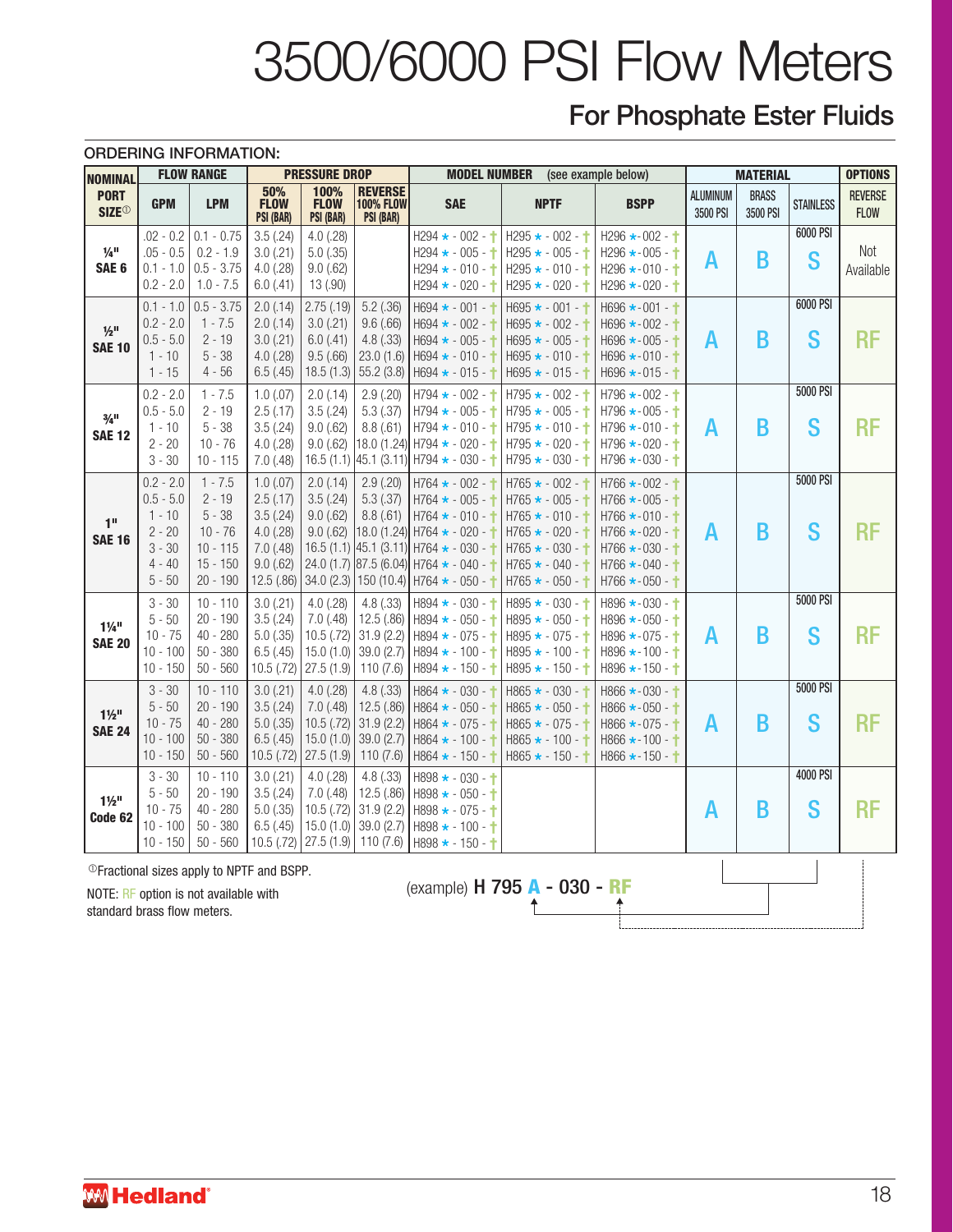# 3500/6000 PSI Test Kits

## For Phosphate Ester Fluids

- Direct reading
- Install in any position
- 360° rotatable guard/scale
- Easier-to-read linear scale
- No flow straighteners or special piping required
- Relatively insensitive to shock and vibration
- Good viscosity stability
- Temperature up to 240 °F
- Accuracy ±2% full scale
- Repeatability  $\pm 1\%$
- Special scales available
- Calibrated for 1.18 S.G.



## SPECIFICATIONS:

### MATERIALS.

| 2024 - T351 Anodized aluminum body, piston and cone         |                                                                                |  |  |  |  |  |  |  |  |
|-------------------------------------------------------------|--------------------------------------------------------------------------------|--|--|--|--|--|--|--|--|
| C360 Brass body, piston and cone                            |                                                                                |  |  |  |  |  |  |  |  |
|                                                             | T303 Stainless body, 2024 - T351 Anodized aluminum piston and cone             |  |  |  |  |  |  |  |  |
| <b>COMMON PARTS:</b>                                        | Retaining Ring: SAE 1070/1090 Carbon Steel                                     |  |  |  |  |  |  |  |  |
| Spider Plate: T316 SS                                       | Retaining Spring: SAE 1070/1090 Carbon Steel                                   |  |  |  |  |  |  |  |  |
| Spring: T302 SS                                             | Indicator and Internal Magnet: PPS / Ceramic                                   |  |  |  |  |  |  |  |  |
| <b>Fasteners: T303 SS</b>                                   | Guard Seal / Bumper: EPR                                                       |  |  |  |  |  |  |  |  |
| <b>Pressure Seals: EPR</b>                                  | Scale Support: 6063-T6 Aluminum                                                |  |  |  |  |  |  |  |  |
| Guard: Nylon                                                | End Caps: Nylon ST                                                             |  |  |  |  |  |  |  |  |
|                                                             | THREADS: SAE J1926/1, NPTF ANSI B2.2, BSPP ISO1179                             |  |  |  |  |  |  |  |  |
|                                                             | <b>TEMPERATURE RANGE:</b> -20 to +240 °F (-29 to +116 °C)                      |  |  |  |  |  |  |  |  |
| <b>PRESSURE RATING:</b>                                     |                                                                                |  |  |  |  |  |  |  |  |
|                                                             | Aluminum / Brass Operating: 3,500 psi/241 bar max. with a 3:1 safety factor.   |  |  |  |  |  |  |  |  |
|                                                             | For High Cycle Applications: See page 7                                        |  |  |  |  |  |  |  |  |
|                                                             | Stainless Steel Operating: 6,000 psi/414 bar max. (5,000 psi/345 bar max.      |  |  |  |  |  |  |  |  |
|                                                             | for 34" series) with a 3:1 safety factor.                                      |  |  |  |  |  |  |  |  |
|                                                             | For High Cycle Applications: See page 7                                        |  |  |  |  |  |  |  |  |
|                                                             | <b>PRESSURE DROP:</b> See Ordering Information Table, page 20.                 |  |  |  |  |  |  |  |  |
|                                                             | For detailed differential pressure charts, see page 62.                        |  |  |  |  |  |  |  |  |
| $ACCURACY: \pm 2\% of full scale$                           | $REPEATABILITY: \pm 1\%$                                                       |  |  |  |  |  |  |  |  |
|                                                             | <b>PRESSURE GAUGE:</b> Glycerin dampened, 0 - 3,500 psi / 0 - 240 bar pressure |  |  |  |  |  |  |  |  |
|                                                             | range available on aluminum and brass test kits.                               |  |  |  |  |  |  |  |  |
|                                                             | Glycerin dampened, 0 - 6,000 psi / 0 - 400 bar pressure                        |  |  |  |  |  |  |  |  |
|                                                             | range available on stainless steel test kits.                                  |  |  |  |  |  |  |  |  |
| <b>LOAD VALVE:</b> 1/2", 3/4" and 1" series - needle valve; |                                                                                |  |  |  |  |  |  |  |  |
|                                                             | Produce $\Delta P$ up to 3,500 psi/241 bar PSID and 6,000 psi/414 bar PSID.    |  |  |  |  |  |  |  |  |



#### DIMENSIONS:

| А                                  | B                        | B <sub>1</sub>           | G                       | $\vert$ )               |                            |                           |
|------------------------------------|--------------------------|--------------------------|-------------------------|-------------------------|----------------------------|---------------------------|
| <b>NOMINAL</b><br><b>PORT SIZE</b> | <b>LENGTH</b><br>in (mm) | <b>LENGTH</b><br>in (mm) | <b>WIDTH</b><br>in (mm) | <b>DEPTH</b><br>in (mm) | <b>OFFSET</b><br>in $(mm)$ | <b>FLATS</b><br>in $(mm)$ |
| 1/2 (SAE 10)                       | 6.6(168)                 | 10.3 (262)               | 2.07(53)                | 2.40(61)                | 1.04 (26)                  | 1.25(32)                  |
| 34 (SAE 12)                        | 7.2 (183)                | 11.3 (287)               | 2.48(63)                | 2.85(72)                | 1.24(32)                   | 1.50(38)                  |
| 1 (SAE 16)                         | 7.2(183)                 | 11.3 (287)               | 2.48(63)                | 2.85(72)                | 1.24(32)                   | 1.75(44)                  |

NOTE: Weights for all sizes can be found on page 79. SAE and BSPP Test Kits include inlet adapter.

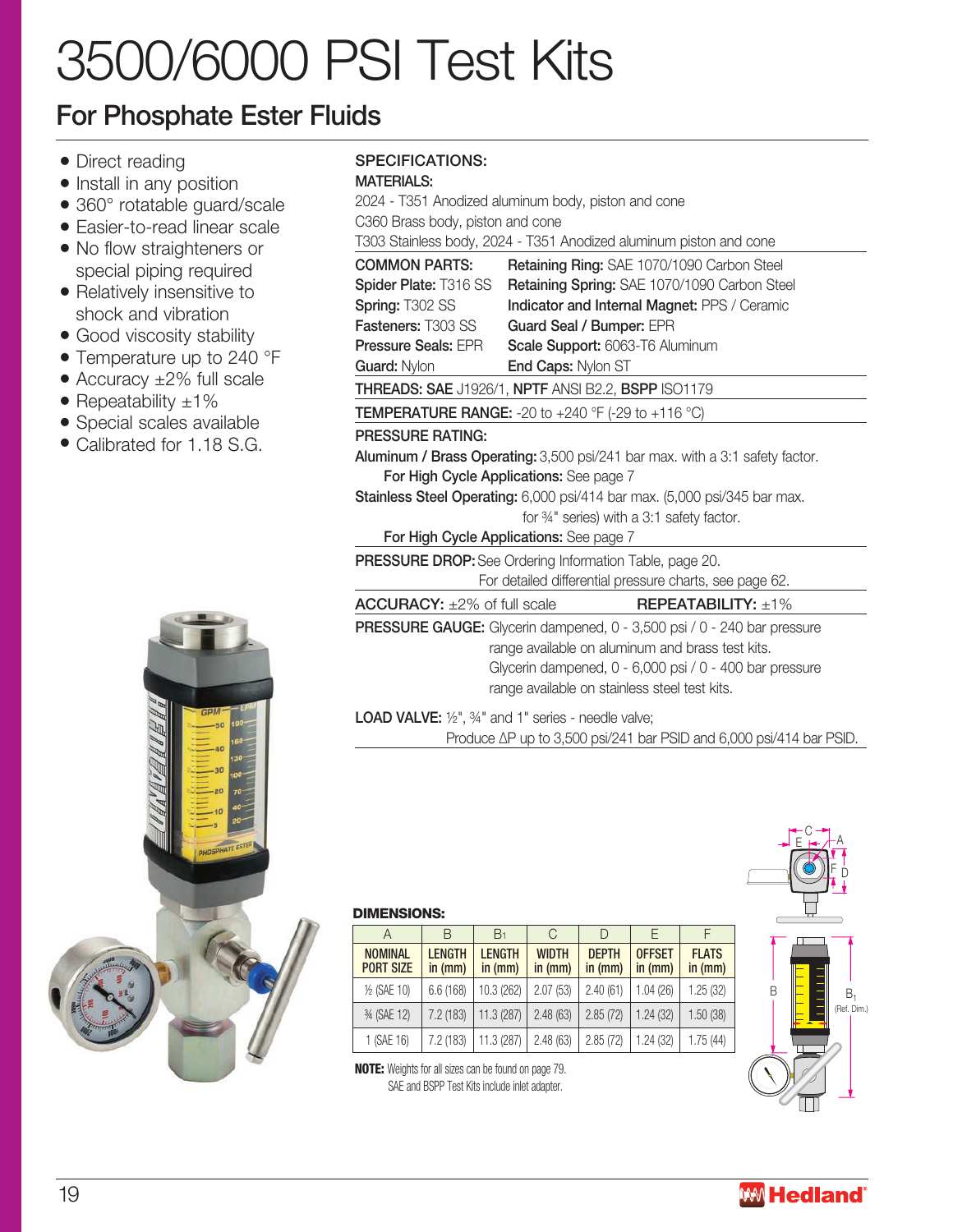# 3500/6000 PSI Test Kits

## For Phosphate Ester Fluids

#### ORDERING INFORMATION:

| <b>NOMINAL</b>                                                                                                                                                                                               |                                                                                        | <b>FLOW RANGE</b>                                                                        |                                                                | <b>PRESSURE DROP</b>                            |                                                        | <b>MODEL NUMBER</b> |             | (see example below)                                                                                                                                                                                                                                                                                                                                                                                                                                                                                                                          | <b>MATERIAL</b>             |                          |                  | <b>OPTIONS</b>                |
|--------------------------------------------------------------------------------------------------------------------------------------------------------------------------------------------------------------|----------------------------------------------------------------------------------------|------------------------------------------------------------------------------------------|----------------------------------------------------------------|-------------------------------------------------|--------------------------------------------------------|---------------------|-------------|----------------------------------------------------------------------------------------------------------------------------------------------------------------------------------------------------------------------------------------------------------------------------------------------------------------------------------------------------------------------------------------------------------------------------------------------------------------------------------------------------------------------------------------------|-----------------------------|--------------------------|------------------|-------------------------------|
| <b>PORT</b><br><b>SIZE<sup>®</sup></b>                                                                                                                                                                       | <b>GPM</b>                                                                             | <b>LPM</b>                                                                               | 50%<br><b>FLOW</b><br>PSI (BAR)                                | 100%<br><b>FLOW</b><br>PSI (BAR)                | <b>REVERSE</b><br><b>100% FLOW</b><br><b>PSI (BAR)</b> | <b>SAE</b>          | <b>NPTF</b> | <b>BSPP</b>                                                                                                                                                                                                                                                                                                                                                                                                                                                                                                                                  | <b>ALUMINUM</b><br>3500 PSI | <b>BRASS</b><br>3500 PSI | <b>STAINLESS</b> | <b>REVERSE</b><br><b>FLOW</b> |
| $1/2$ <sup>11</sup><br><b>SAE 10</b>                                                                                                                                                                         | $0.1 - 1.0$<br>$0.2 - 2.0$<br>$0.5 - 5.0$<br>$1 - 10$<br>$1 - 15$                      | $0.5 - 3.75$<br>$1 - 7.5$<br>$2 - 19$<br>$5 - 38$<br>$4 - 56$                            | $3.0$ (.21)<br>5.0(.34)<br>10.0(.69)<br>24.0(1.7)<br>39.0(2.7) | 4.75(.33)<br>9.0(.62)                           |                                                        |                     |             | 7.2 (.50) $H694 \star -001 - TK$ H695 $\star -001 - TK$ H696 $\star$ -001 - TK<br>15.6 (1.1) H694 $\star$ - 002 - TK H695 $\star$ - 002 - TK H696 $\star$ - 002 - TK<br>$26.0$ (1.8) $24.8$ (1.7) H694 $\star$ - 005 - TK H695 $\star$ - 005 - TK H696 $\star$ -005 - TK<br>71.5 (4.9) 85.0 (5.9) H694 $\star$ - 010 - TK H695 $\star$ - 010 - TK H696 $\star$ - 010 - TK<br>155 (10.7) 210 (14.5) H694 $\star$ - 015 - TK H695 $\star$ - 015 - TK H696 $\star$ -015 - TK                                                                    | A                           | B                        | 6000 PSI<br>S    | RT                            |
| $3/4$ <sup>11</sup><br><b>SAE 12</b>                                                                                                                                                                         | $0.2 - 2.0$<br>$0.5 - 5.0$<br>$1 - 10$<br>$2 - 20$<br>$3 - 30$                         | $1 - 7.5$<br>$2 - 19$<br>$5 - 38$<br>$10 - 76$<br>$10 - 115$                             | 1.5(.10)<br>4.0(.28)<br>6.5(.45)<br>$11.0$ (.76)<br>18.0(1.2)  | 3.0(.21)<br>6.5(.45)<br>16.0(1.1)               |                                                        |                     |             | 3.9 (.27) $H794 \star -002 - TK/H795 \star -002 - TK/H796 \star -002 - TK$<br>8.3 (.57) $H794 \star -005 - TK$ H795 $\star -005 - TK$ H796 $\star -005 - TK$<br>15.8 (1.1) H794 $\star$ - 010 - TK H795 $\star$ - 010 - TK H796 $\star$ - 010 - TK<br>26.0 (1.8) 35.0 (2.4) H794 $\star$ - 020 - TK H795 $\star$ - 020 - TK H796 $\star$ - 020 - TK<br>47.5 (3.3)   76.1 (5.2)   H794 $\star$ - 030 - TK   H795 $\star$ - 030 - TK   H796 $\star$ - 030 - TK                                                                                 | A                           | B                        | 5000 PSI<br>S    | R1                            |
| 1"<br><b>SAE 16</b>                                                                                                                                                                                          | $0.2 - 2.0$<br>$0.5 - 5.0$<br>$1 - 10$<br>$2 - 20$<br>$3 - 30$<br>$4 - 40$<br>$5 - 50$ | $1 - 7.5$<br>$2 - 19$<br>$5 - 38$<br>$10 - 76$<br>$10 - 115$<br>$15 - 150$<br>$20 - 190$ | 1.5(.10)<br>4.0(.28)<br>6.5(.45)<br>$11.0$ (.76)<br>26.0(1.8)  | 3.0(.21)<br>6.5(.45)<br>16.0(1.1)<br>75.0 (5.2) |                                                        |                     |             | 3.9 (.27) $H764 \star -002 - TK$ H765 $\star -002 - TK$ H766 $\star -002 - TK$<br>8.3 (.57) $H764 \star -005 - TKH765 \star -005 - TKH766 \star -005 - TK$<br>15.8 (1.1) H764 $\star$ - 010 - TK H765 $\star$ - 010 - TK H766 $\star$ -010 - TK<br>26.0 (1.8) 35.0 (2.4) $H764 \star - 020 - TK$ $H765 \star - 020 - TK$ $H766 \star - 020 - TK$<br>18.0 (1.2) 47.5 (3.3) 76.1 (5.2) $H764 \star -030 - T K H765 \star -030 - T K H766 \star -030 - T K$<br>139 (9.6) $H764 \star - 040 - TK$ H765 $\star - 040 - TK$ H766 $\star$ -040 - TK | А                           | B                        | 5000 PSI<br>S    | <b>RT</b>                     |
| 63.5 (4.4)   114 (7.9)   230 (15.9)   H764 $\star$ - 050 - TK   H765 $\star$ - 050 - TK   H766 $\star$ - 050 - TK<br><sup>1</sup> OF ractional sizes apply to NPTF and BSPP.<br>(example) H 795 A - 030 - RT |                                                                                        |                                                                                          |                                                                |                                                 |                                                        |                     |             |                                                                                                                                                                                                                                                                                                                                                                                                                                                                                                                                              |                             |                          |                  |                               |

NOTE: TK suffix represents standard test kit configuration. For reverse flow by-pass test kit, replace TK suffix with RT suffix.

NOTE: RT option is not available with standard brass flow meters.

REVERSE FLOW BY-PASS OPTION: Features a two-piece cone that responds to flow in the primary flow direction in the same manner as the standard design. Flow in the reverse direction causes the lower cone shuttle to shift, moving it below the sharp-edged piston orifice. This shift creates a gap which allows the fluid to flow freely in the reverse direction.

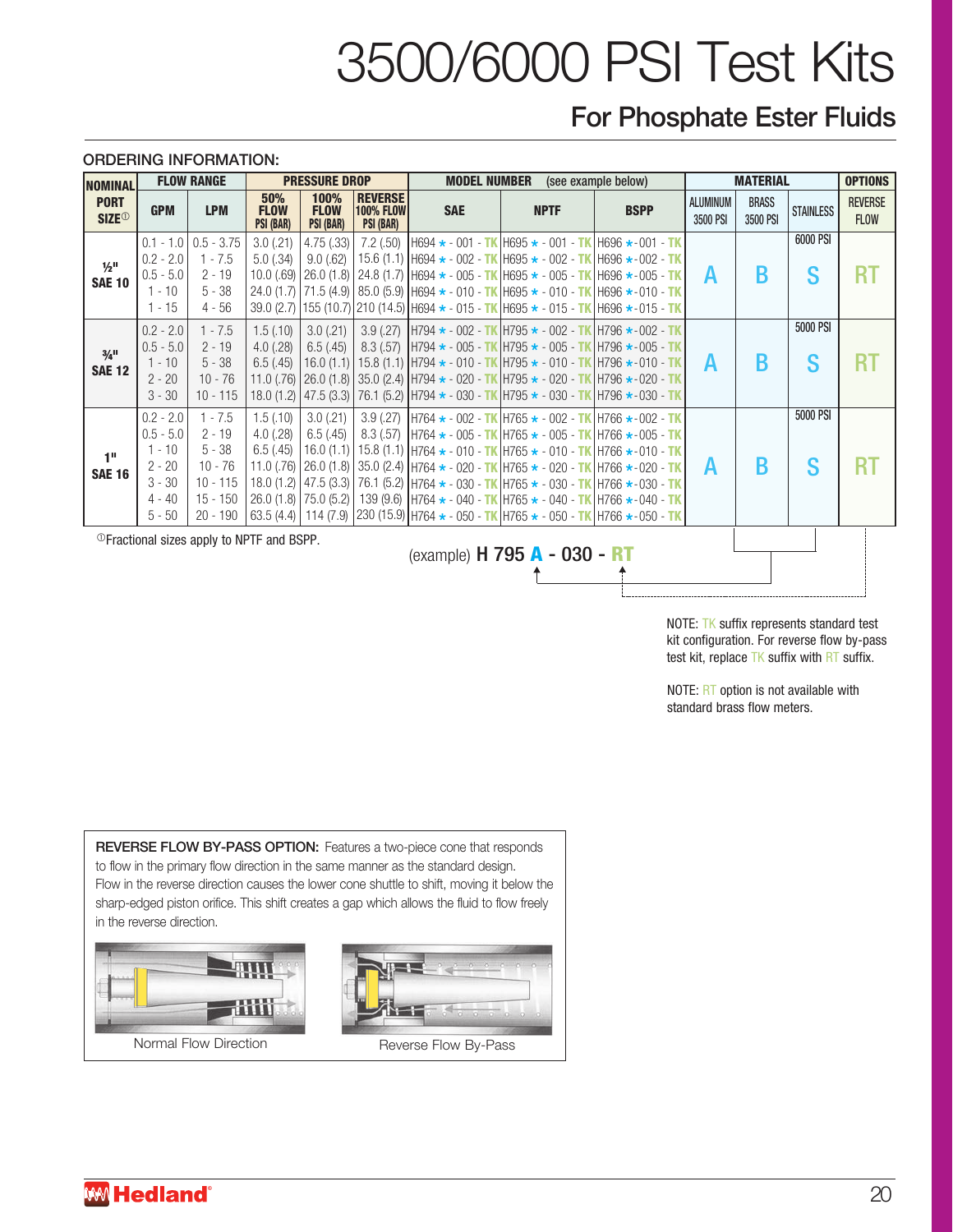# 3500/5000 PSI Test Kits

## For Phosphate Ester Fluids (1-1/4" and 1-1/2")

- Direct reading
- Install in any position
- 360° rotatable guard/scale
- Easier-to-read linear scale
- No flow straighteners or special piping required
- Relatively insensitive to shock and vibration
- Good viscosity stability
- Temperature up to 240 °F
- Accuracy ±2% full scale
- Repeatability  $\pm 1\%$
- Special scales available
- Calibrated for 1.18 S.G.



## SPECIFICATIONS:

#### MATERIALS:

2024 - T351 Anodized aluminum body, piston and cone

T303 Stainless body, 2024 - T351 Anodized aluminum piston and cone

| <b>COMMON PARTS:</b>                                  | Retaining Ring: SAE 1070/1090 Carbon Steel                                         |  |  |  |  |  |  |
|-------------------------------------------------------|------------------------------------------------------------------------------------|--|--|--|--|--|--|
| Spider Plate: T316 SS                                 | Retaining Spring: SAE 1070/1090 Carbon Steel                                       |  |  |  |  |  |  |
| <b>Spring: T302 SS</b>                                | <b>Indicator and Internal Magnet: PPS / Ceramic</b>                                |  |  |  |  |  |  |
| <b>Fasteners: T303 SS</b><br>Guard Seal / Bumper: EPR |                                                                                    |  |  |  |  |  |  |
| <b>Pressure Seals: EPR</b>                            | Scale Support: 6063-T6 Aluminum                                                    |  |  |  |  |  |  |
| <b>Guard: Nylon</b>                                   | <b>End Caps: Nylon ST</b>                                                          |  |  |  |  |  |  |
| <b>THREADS: NPT</b>                                   |                                                                                    |  |  |  |  |  |  |
|                                                       | <b>TEMPERATURE RANGE:</b> -20 to +240 °F (-29 to +116 °C)                          |  |  |  |  |  |  |
| <b>PRESSURE RATING:</b>                               |                                                                                    |  |  |  |  |  |  |
|                                                       | Aluminum Operating: 3,500 psi/241 bar max. with a 3:1 safety factor.               |  |  |  |  |  |  |
|                                                       | For High Cycle Applications: See page 7                                            |  |  |  |  |  |  |
|                                                       | <b>Stainless Steel Operating:</b> 5,000 psi/345 bar max. with a 3:1 safety factor. |  |  |  |  |  |  |
|                                                       | <b>For High Cycle Applications:</b> See page 7                                     |  |  |  |  |  |  |
|                                                       | <b>PRESSURE DROP:</b> See Ordering Information Table, page 22.                     |  |  |  |  |  |  |
|                                                       | For detailed differential pressure charts, see page 62.                            |  |  |  |  |  |  |
| $ACCURACY: \pm 2\%$ of full scale                     | <b>REPEATABILITY:</b> $\pm 1\%$                                                    |  |  |  |  |  |  |
|                                                       | <b>PRESSURE GAUGE:</b> Glycerin dampened, 0 - 3,500 psi / 0 - 240 bar pressure     |  |  |  |  |  |  |
|                                                       | range available on aluminum test kits.                                             |  |  |  |  |  |  |
|                                                       | Glycerin dampened, 0 - 6,000 psi / 0 - 400 bar pressure                            |  |  |  |  |  |  |
|                                                       | range available on stainless steel test kits.                                      |  |  |  |  |  |  |

LOAD VALVE: Produce ∆P up to 3,500 psi/241 bar PSID and 5,000 psi/345 bar PSID.



#### DIMENSIONS:

| А                                  |                          | B٠                                                            |                           |                           |                                  |                         |                         | Н                       |
|------------------------------------|--------------------------|---------------------------------------------------------------|---------------------------|---------------------------|----------------------------------|-------------------------|-------------------------|-------------------------|
| <b>NOMINAL</b><br><b>PORT SIZE</b> | <b>LENGTH</b><br>in (mm) | <b>LENGTH</b><br>in (mm)                                      | <b>WIDTH</b><br>in $(mm)$ | <b>DEPTH</b><br>in $(mm)$ | <b>OFFSET</b><br>$\vert$ in (mm) | <b>FLATS</b><br>in (mm) | <b>DEPTH</b><br>in (mm) | <b>WIDTH</b><br>in (mm) |
| $1 - 1/4$                          |                          | 22.1 (561)   13.9 (353)   4.15 (105)   4.75 (121)   2.08 (53) |                           |                           |                                  | 2.75(70)                | 7.1 (180)               | 6.9(175)                |
| $1 - 1/2$                          |                          | 22.1 (561)   13.9 (353)   4.15 (105)   4.75 (121)   2.08 (53) |                           |                           |                                  | 2.75(70)                | 7.1(180)                | 6.9(175)                |

NOTE: Weights for all sizes can be found on page 79.

Pressures above 7500 PSI will pop the rupture disc allowing fluid flow to continue. This is a fail safe mechanism.

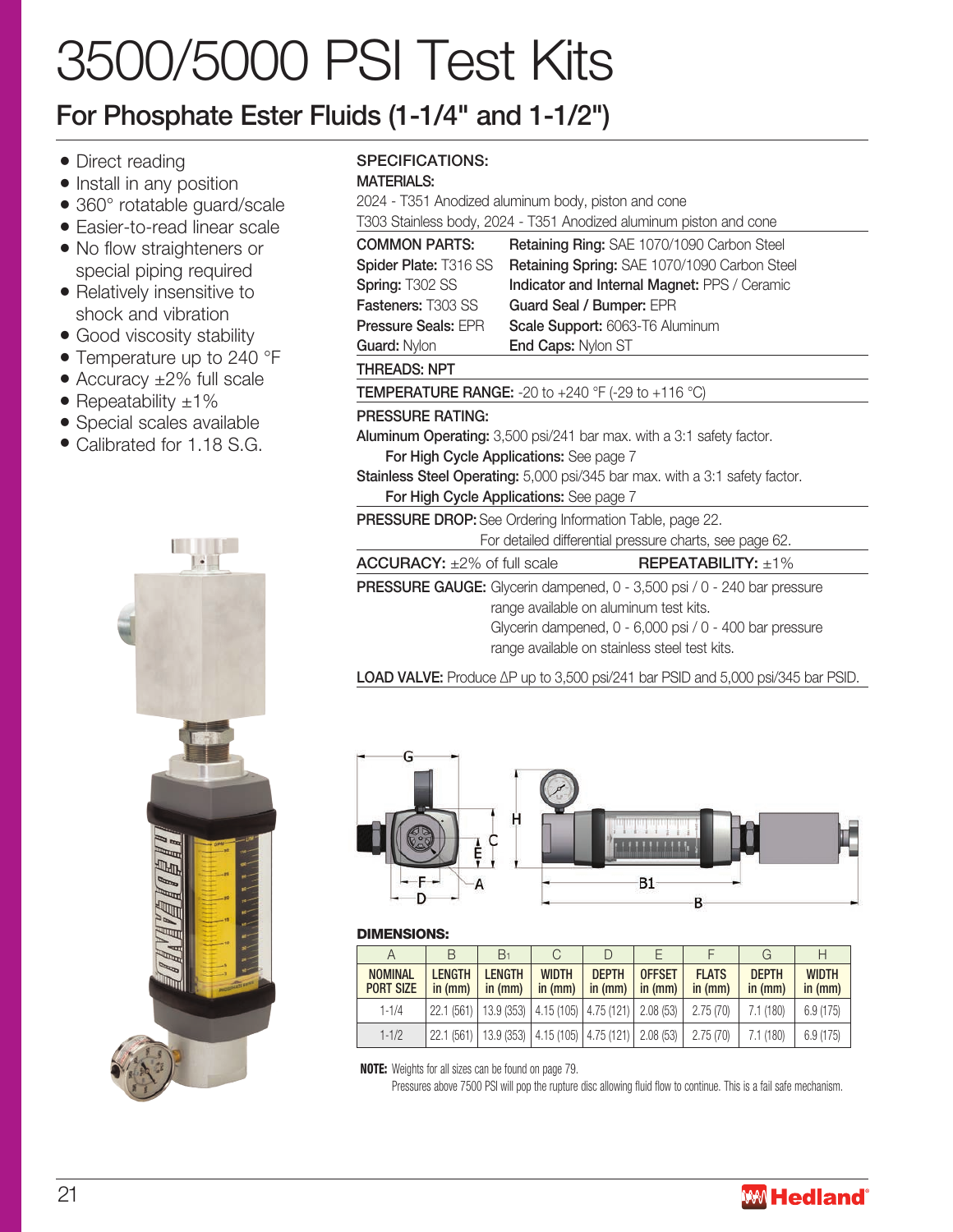# 3500/5000 PSI Test Kits

## For Phosphate Ester Fluids

#### ORDERING INFORMATION:

| INOMINAL                     |                                                               | <b>FLOW RANGE</b>                                                  |                                                                                  | <b>PRESSURE DROP</b>                                        |                                                              | <b>MODEL NUMBER</b><br>(see example below)                                                                                           |                             | <b>MATERIAL</b>              | <b>OPTIONS</b>                |
|------------------------------|---------------------------------------------------------------|--------------------------------------------------------------------|----------------------------------------------------------------------------------|-------------------------------------------------------------|--------------------------------------------------------------|--------------------------------------------------------------------------------------------------------------------------------------|-----------------------------|------------------------------|-------------------------------|
| <b>PORT</b><br><b>SIZE</b>   | <b>GPM</b>                                                    | <b>LPM</b>                                                         | 100%<br>50%<br><b>FLOW</b><br><b>FLOW</b><br>PSI (BAR)<br>PSI (BAR)<br>PSI (BAR) |                                                             | <b>REVERSE</b><br><b>100% FLOW</b>                           | <b>NPT</b>                                                                                                                           | <b>ALUMINUM</b><br>3500 PSI | <b>STAINLESS</b><br>5000 PSI | <b>REVERSE</b><br><b>FLOW</b> |
| $1\frac{1}{4}$ <sup>11</sup> | $3 - 30$<br>$5 - 50$<br>$10 - 75$<br>$10 - 100$<br>$10 - 150$ | $10 - 110$<br>$20 - 190$<br>$40 - 280$<br>$50 - 380$<br>$50 - 560$ | 3.4(.23)<br>4.3(.30)<br>6.3(0.43)<br>8.3(.57)<br>14.3 (.99)                      | 7.8(.54)<br>8.8(6.1)<br>14.3(9.9)<br>21.3(1.5)<br>41.3(2.8) | 5.6(.39)<br>14.3 (.99)<br>35.7(2.5)<br>45.3(3.1)<br>124(8.6) | H TK 895 $\star$ - 030<br>$H$ TK 895 $\star$ - 050<br>H TK 895 $\star$ - 075<br>$H$ TK 895 $\star$ - 100<br>$H$ TK 895 $\star$ - 150 | Α                           | S                            | RT                            |
| $1\frac{1}{2}$               | $3 - 30$<br>$5 - 50$<br>$10 - 75$<br>$10 - 100$<br>$10 - 150$ | $10 - 110$<br>$20 - 190$<br>$40 - 280$<br>$50 - 380$<br>$50 - 560$ | 3.4(.23)<br>4.3(.30)<br>6.3(43)<br>8.3(.57)<br>14.3 (.99)                        | 7.8(.54)<br>8.8(6.1)<br>14.3(9.9)<br>21.3(1.5)<br>41.3(2.8) | 5.6(.39)<br>14.3(.99)<br>35.7(2.5)<br>45.3(3.1)<br>124(8.6)  | H TK $865 \star -030$<br>H TK $865 \star -050$<br>$H$ TK 865 $\star$ - 075<br>$H$ TK 865 $\star$ - 100<br>$H$ TK 865 $\star$ - 150   | A                           | S                            | RT                            |
|                              |                                                               |                                                                    |                                                                                  |                                                             |                                                              | (example) $H \, \text{RT} \, 895 \, \text{A} - 030$                                                                                  |                             |                              |                               |

NOTE: TK suffix represents standard test kit configuration. For reverse flow by-pass test kit, replace TK suffix with RT suffix.

REVERSE FLOW BY-PASS OPTION: Features a two-piece cone that responds to flow in the primary flow direction in the same manner as the standard design. Flow in the reverse direction causes the lower cone shuttle to shift, moving it below the sharp-edged piston orifice. This shift creates a gap which allows the fluid to flow freely in the reverse direction.

Normal Flow Direction Normal Flow Direction Reverse Flow By-Pass

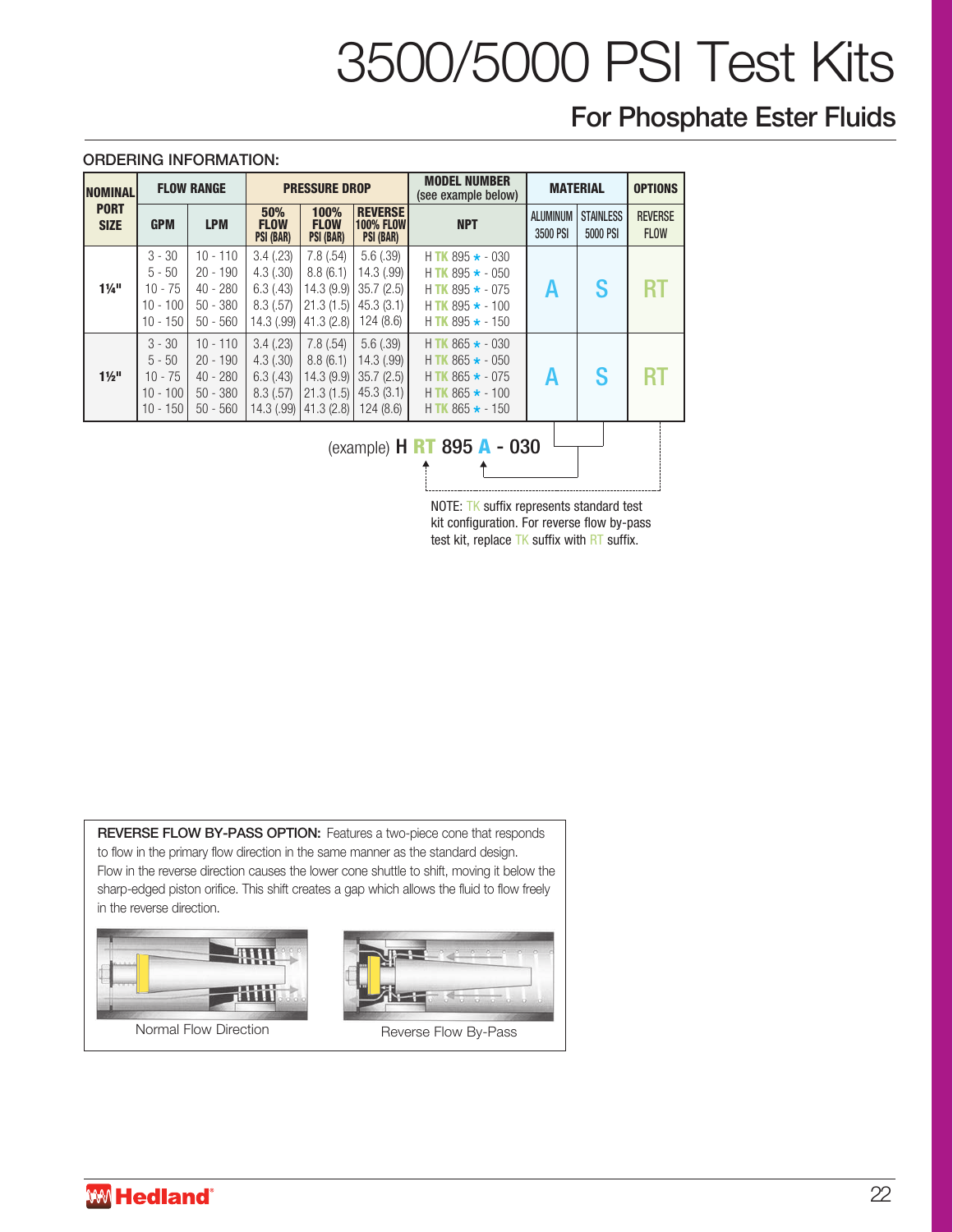# 3500/6000 PSI High Temperature

## Flow Meters For Phosphate Ester Fluids

- Direct reading
- Install in any position
- 360° rotatable guard/scale
- Easier-to-read linear scale
- No flow straighteners or special piping required
- Relatively insensitive to shock and vibration
- Good viscosity stability
- Temperature up to 500 °F
- Accuracy ±2% full scale
- Repeatability  $\pm 1\%$
- Special scales available
- Calibrated for 1.18 S.G.



#### SPECIFICATIONS: MATERIALS:

2024 - T351 Anodized aluminum body, piston and cone C360 Brass body, piston and cone

T303 Stainless body, 2024 - T351 Anodized aluminum piston and cone

| <b>COMMON PARTS:</b>                                                                   | Retaining Ring: SAE 1070/1090 Carbon Steel                           |  |  |  |  |  |
|----------------------------------------------------------------------------------------|----------------------------------------------------------------------|--|--|--|--|--|
| Spider Plate: T316 SS                                                                  | Retaining Spring: SAE 1070/1090 Carbon Steel                         |  |  |  |  |  |
| Spring: T302 SS                                                                        | <b>Indicator:</b> Nickel-plated Carbon Steel                         |  |  |  |  |  |
| Fasteners: T303 SS                                                                     | Internal Magnet: Teflon® Coated Alnico 8                             |  |  |  |  |  |
| Seals: EPR                                                                             | <b>Bumper:</b> 2011 - T3 Anodized Aluminum                           |  |  |  |  |  |
| Scale Support: T316 SS                                                                 | Guard: Cylindrical Pyrex <sup>®</sup> Glass                          |  |  |  |  |  |
| <b>Scale: Polymide</b>                                                                 | End Caps: 2011 - T3 Anodized Aluminum                                |  |  |  |  |  |
|                                                                                        | THREADS: SAE J1926/1, NPTF ANSI B2.2, BSPP ISO1179, Code 62: SAEJ518 |  |  |  |  |  |
| <b>TEMPERATURE RANGE:</b> -20 to +400 $\degree$ F (-29 to +205 $\degree$ C) Continuous |                                                                      |  |  |  |  |  |
|                                                                                        | +400 to +500 °F (+205 to +260 °C) Intermittent                       |  |  |  |  |  |

For detailed "Pressure vs. Temperature" correlation information, see page 20.

## PRESSURE RATING:

Aluminum / Brass Operating: 3,500 psi/241 bar max. with a 3:1 safety factor. For High Cycle Applications: See page 7

Stainless Steel Operating: 6,000 psi/414 bar max. (5,000 psi/345 bar max. for ¾" to 1½" series) with a 3:1 safety factor.

For High Cycle Applications: See page 7

PRESSURE DROP: See Ordering Information Table, page 24

For detailed differential pressure charts, see page 62.

 $\text{ACCURACY: } \pm 2\% \text{ of full scale}$  REPEATABILITY:  $\pm 1\%$ 

REVERSE FLOW BY-PASS OPTION: Features a two-piece cone that responds to flow in the primary flow direction in the same manner as the standard design. Flow in the reverse direction causes the lower cone shuttle to shift, moving it below the sharp-edged piston orifice, which allows the fluid to flow freely in the reverse direction.



A | B | C | D

 $\frac{1}{4}$  (SAE 6) | 6.60 (168) | 2.01 (53) | 1.25 (32)  $\frac{1}{2}$  (SAE 10) 6.60 (168) 2.01 (53) 1.25 (32) ¾ (SAE 12) 7.20 (183) 2.48 (63) 1.50 (38) 1 (SAE 16) 7.20 (183) 2.48 (63) 1.75 (44) 1¼ (SAE 20) 12.20 (310) 4.20 (105) 2.75 (70) 1½ (SAE 24) 12.20 (310) 4.20 (105) 2.75 (70)

**WIDTH** in (mm)

FLATS in (mm)

**LENGTH** in (mm)

DIMENSIONS:

NOMINAL PORT SIZE

NOTE: Dimensions for 1½" Code 62 can be found on page 78. Weights for all sizes can be found on page 79.

Teflon is a registered trademark of E.I. DuPont de Nemours & Co.

Pyrex is a registered trademark of Corning, Inc.



Normal Flow Direction Normal Flow By-Pass Reverse Flow By-Pass

# $\overline{D}$ B